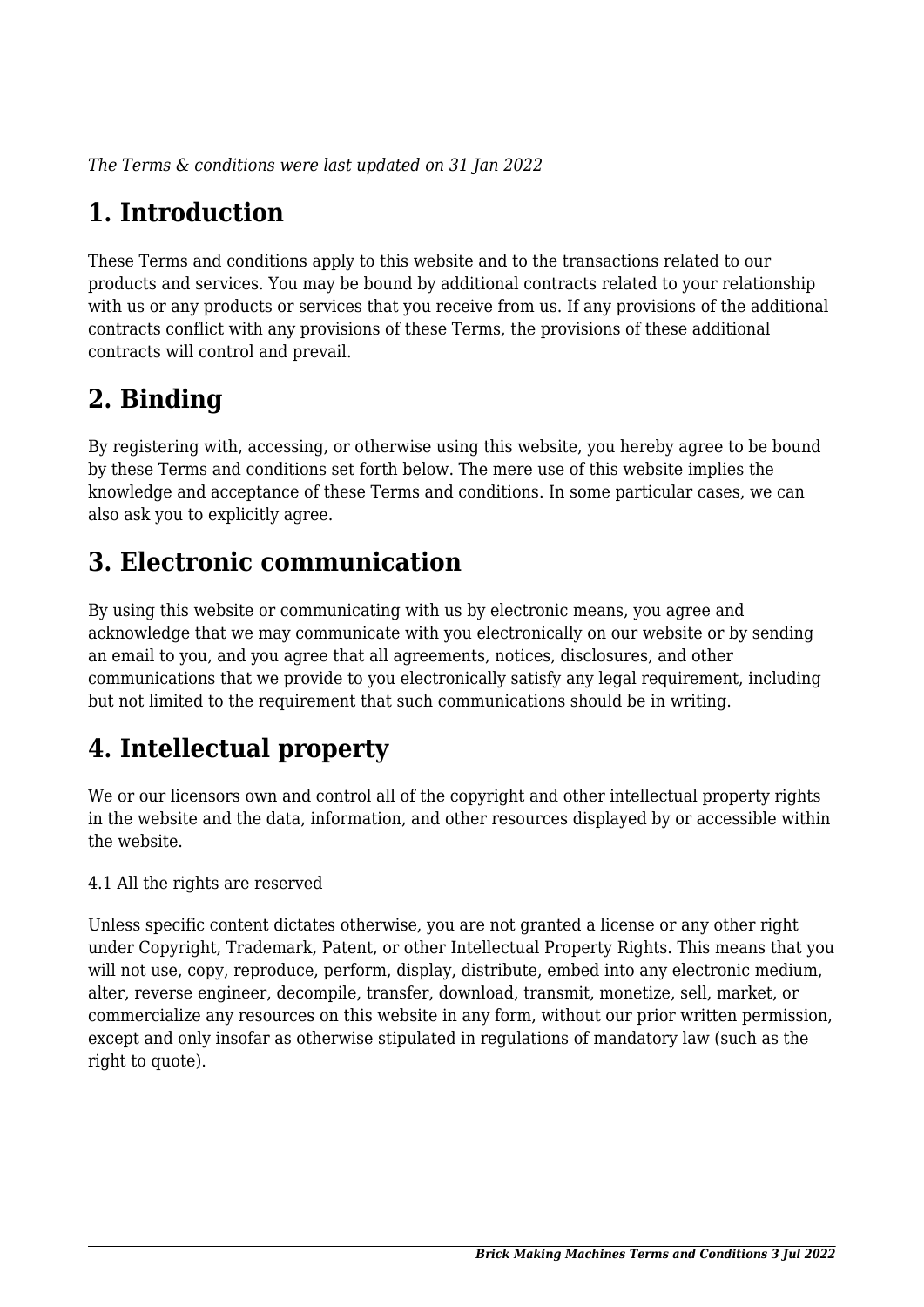# **5. Third-party property**

Our website may include hyperlinks or other references to other party's websites. We do not monitor or review the content of other party's websites which are linked to from this website. Products or services offered by other websites shall be subject to the applicable Terms and Conditions of those third parties. Opinions expressed or material appearing on those websites are not necessarily shared or endorsed by us.

We will not be responsible for any privacy practices or content of these sites. You bear all risks associated with the use of these websites and any related third-party services. We will not accept any responsibility for any loss or damage in whatever manner, however caused, resulting from your disclosure to third parties of personal information.

#### **6. Responsible use**

By visiting our website, you agree to use it only for the purposes intended and as permitted by these Terms, any additional contracts with us, and applicable laws, regulations, and generally accepted online practices and industry guidelines. You must not use our website or services to use, publish or distribute any material which consists of (or is linked to) malicious computer software; use data collected from our website for any direct marketing activity, or conduct any systematic or automated data collection activities on or in relation to our website.

Engaging in any activity that causes, or may cause, damage to the website or that interferes with the performance, availability, or accessibility of the website is strictly prohibited.

# **7. Idea submission**

Do not submit any ideas, inventions, works of authorship, or other information that can be considered your own intellectual property that you would like to present to us unless we have first signed an agreement regarding the intellectual property or a non-disclosure agreement. If you disclose it to us absent such written agreement, you grant to us a worldwide, irrevocable, non-exclusive, royalty-free license to use, reproduce, store, adapt, publish, translate and distribute your content in any existing or future media.

## **8. Termination of use**

We may, in our sole discretion, at any time modify or discontinue access to, temporarily or permanently, the website or any Service thereon. You agree that we will not be liable to you or any third party for any such modification, suspension or discontinuance of your access to, or use of, the website or any content that you may have shared on the website. You will not be entitled to any compensation or other payment, even if certain features, settings, and/or any Content you have contributed or have come to rely on, are permanently lost. You must not circumvent or bypass, or attempt to circumvent or bypass, any access restriction measures on our website.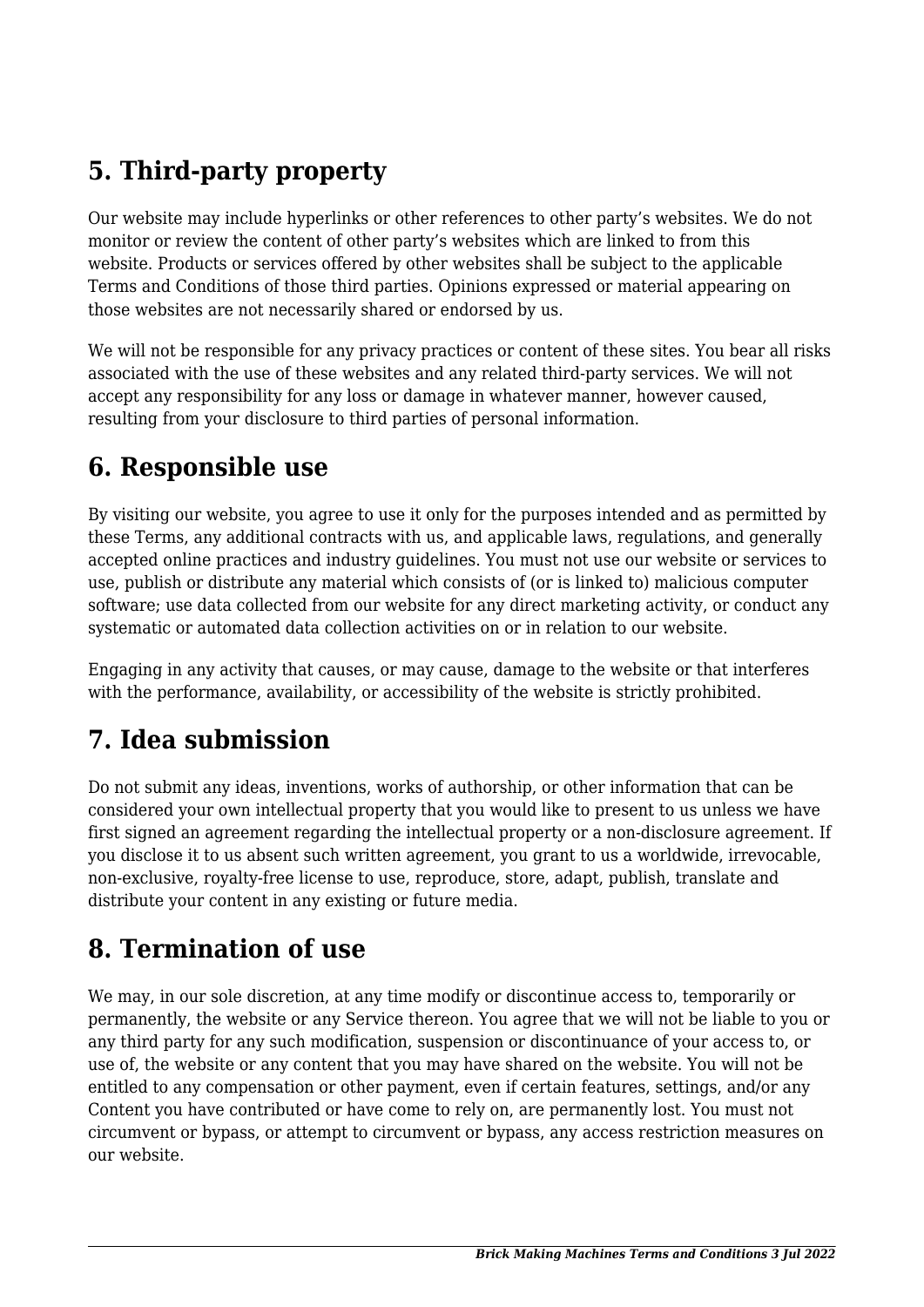## **9. Warranties and liability**

Nothing in this section will limit or exclude any warranty implied by law that it would be unlawful to limit or to exclude. This website and all content on the website are provided on an "as is" and "as available" basis and may include inaccuracies or typographical errors. We expressly disclaim all warranties of any kind, whether express or implied, as to the availability, accuracy, or completeness of the Content. We make no warranty that:

- this website or our content will meet your requirements;
- this website will be available on an uninterrupted, timely, secure, or error-free basis.

Nothing on this website constitutes or is meant to constitute, legal, financial or medical advice of any kind. If you require advice you should consult an appropriate professional.

The following provisions of this section will apply to the maximum extent permitted by applicable law and will not limit or exclude our liability in respect of any matter which it would be unlawful or illegal for us to limit or to exclude our liability. In no event will we be liable for any direct or indirect damages (including any damages for loss of profits or revenue, loss or corruption of data, software or database, or loss of or harm to property or data) incurred by you or any third party, arising from your access to, or use of, our website.

Except to the extent any additional contract expressly states otherwise, our maximum liability to you for all damages arising out of or related to the website or any products and services marketed or sold through the website, regardless of the form of legal action that imposes liability (whether in contract, equity, negligence, intended conduct, tort or otherwise) will be limited to the total price that you paid to us to purchase such products or services or use the website. Such limit will apply in the aggregate to all of your claims, actions and causes of action of every kind and nature.

## **10. Privacy**

To access our website and/or services, you may be required to provide certain information about yourself as part of the registration process. You agree that any information you provide will always be accurate, correct, and up to date.

We have developed a policy to address any privacy concerns you may have. For more information, please see our **Privacy Statement** and our Cookie Policy.

# **11. Export restrictions / Legal compliance**

Access to the website from territories or countries where the Content or purchase of the products or Services sold on the website is illegal is prohibited. You may not use this website in violation of export laws and regulations of South Africa.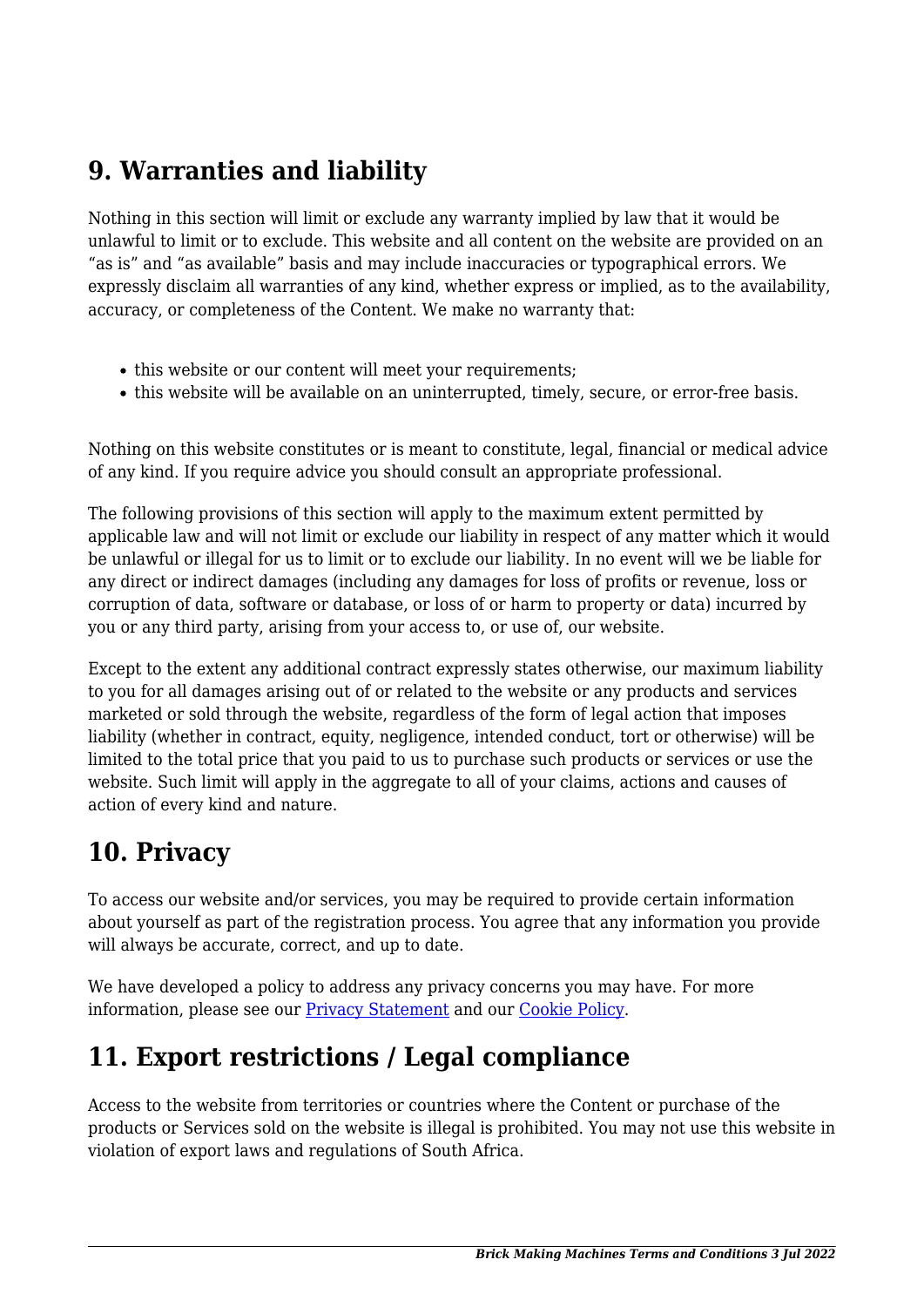## **12. Assignment**

You may not assign, transfer or sub-contract any of your rights and/or obligations under these Terms and conditions, in whole or in part, to any third party without our prior written consent. Any purported assignment in violation of this Section will be null and void.

#### **13. Breaches of these Terms and conditions**

Without prejudice to our other rights under these Terms and Conditions, if you breach these Terms and Conditions in any way, we may take such action as we deem appropriate to deal with the breach, including temporarily or permanently suspending your access to the website, contacting your internet service provider to request that they block your access to the website, and/or commence legal action against you.

## **14. Force majeure**

Except for obligations to pay money hereunder, no delay, failure or omission by either party to carry out or observe any of its obligations hereunder will be deemed to be a breach of these Terms and conditions if and for as long as such delay, failure or omission arises from any cause beyond the reasonable control of that party.

# **15. Indemnification**

You agree to indemnify, defend and hold us harmless, from and against any and all claims, liabilities, damages, losses and expenses, relating to your violation of these Terms and conditions, and applicable laws, including intellectual property rights and privacy rights. You will promptly reimburse us for our damages, losses, costs and expenses relating to or arising out of such claims.

## **16. Waiver**

Failure to enforce any of the provisions set out in these Terms and Conditions and any Agreement, or failure to exercise any option to terminate, shall not be construed as waiver of such provisions and shall not affect the validity of these Terms and Conditions or of any Agreement or any part thereof, or the right thereafter to enforce each and every provision.

## **17. Language**

These Terms and Conditions will be interpreted and construed exclusively in English. All notices and correspondence will be written exclusively in that language.